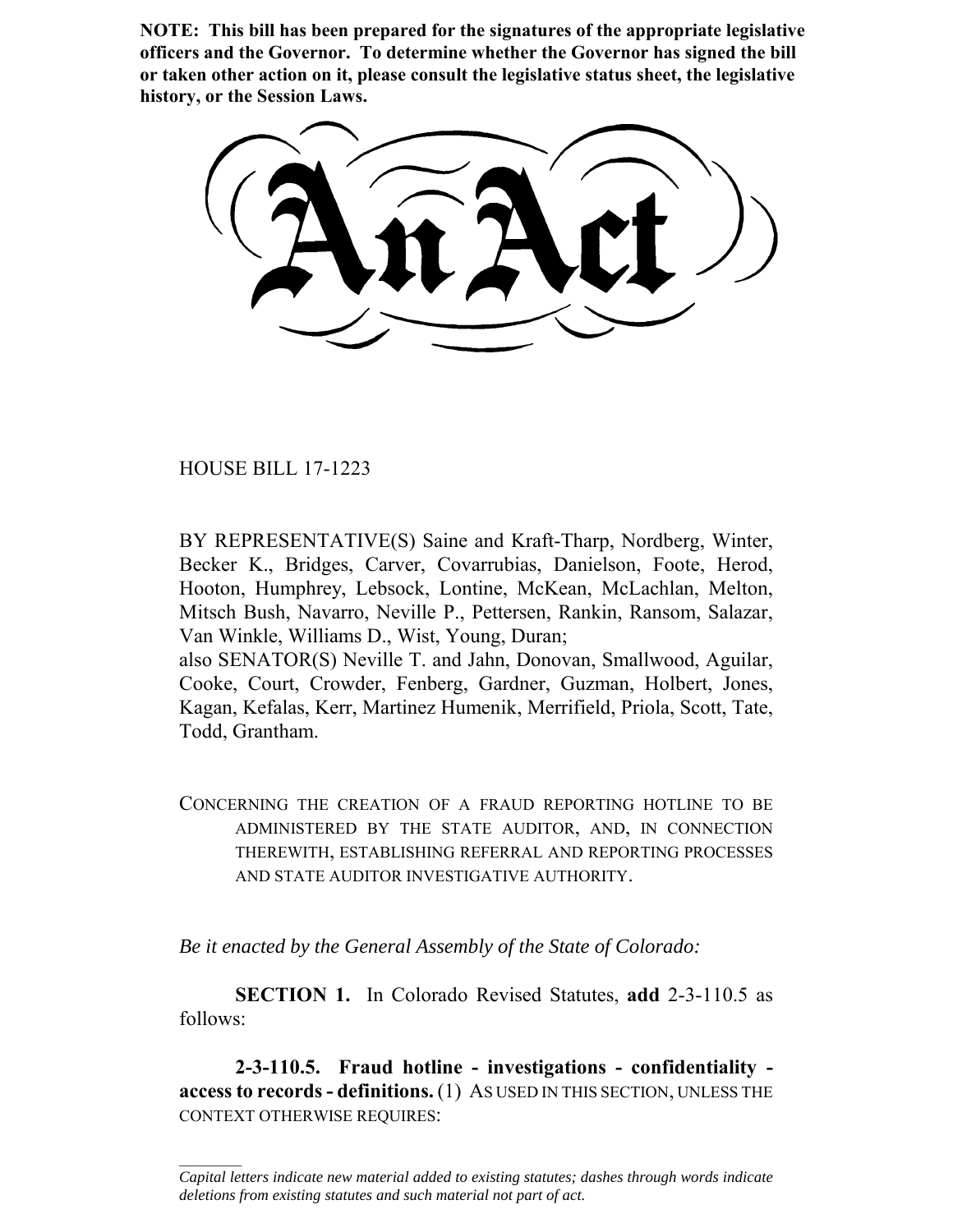(a) "COMMITTEE" MEANS THE LEGISLATIVE AUDIT COMMITTEE CREATED IN SECTION 2-3-101 (1).

(b) "CONTRACTED INDIVIDUAL" MEANS AN INDIVIDUAL CURRENTLY OR FORMERLY ACTING UNDER A CONTRACT, PURCHASE ORDER, OR OTHER SIMILAR AGREEMENT FOR THE PROCUREMENT OF GOODS AND SERVICES WITH A STATE AGENCY; EXCEPT THAT "CONTRACTED INDIVIDUAL" DOES NOT INCLUDE INDIVIDUALS OR ENTITIES THAT PROVIDE SERVICES OR RECEIVE BENEFITS UNDER TITLE XIX OR TITLE XXI OF THE FEDERAL "SOCIAL SECURITY ACT".

(c) "EMPLOYEE" MEANS AN INDIVIDUAL CURRENTLY OR FORMERLY EMPLOYED BY A STATE AGENCY; EXCEPT THAT "EMPLOYEE" DOES NOT INCLUDE INDIVIDUALS OR ENTITIES THAT PROVIDE SERVICES OR RECEIVE BENEFITS UNDER TITLE XIX OR TITLE XXI OF THE FEDERAL "SOCIAL SECURITY ACT".

(d) "FRAUD" MEANS OCCUPATIONAL FRAUD OR THE USE OF ONE'S OCCUPATION FOR PERSONAL ENRICHMENT THROUGH THE DELIBERATE MISUSE OR MISAPPLICATION OF THE EMPLOYING ORGANIZATION'S RESOURCES OR ASSETS. THE DEFINITION OF FRAUD SPECIFIED IN THIS SUBSECTION (1)(d) IS USED EXCLUSIVELY FOR PURPOSES OF THE FRAUD HOTLINE TO BE ADMINISTERED BY THE STATE AUDITOR IN ACCORDANCE WITH THIS SECTION AND SHALL NOT BE CONSTRUED TO APPLY TO ANY OTHER SECTION OF THE COLORADO REVISED STATUTES.

(e) "FRAUD HOTLINE" OR "HOTLINE" MEANS THE SYSTEM CREATED AND MAINTAINED BY THE STATE AUDITOR PURSUANT TO SUBSECTION  $(2)(a)$ OF THIS SECTION.

(f) "HOTLINE CALL" MEANS A REPORT OF INFORMATION TO THE FRAUD HOTLINE REGARDLESS OF WHETHER SUCH REPORT IS MADE BY TELEPHONE, FAX, EMAIL, OR ANOTHER INTERNET-BASED FORMAT.

(g) "INVESTIGATION" MEANS AN INVESTIGATION OF A REPORT TO THE FRAUD HOTLINE OF AN ALLEGATION OF FRAUD COMMITTED BY AN EMPLOYEE OR A CONTRACTED INDIVIDUAL. "INVESTIGATION" DOES NOT CONSTITUTE A CRIMINAL INVESTIGATION.

## PAGE 2-HOUSE BILL 17-1223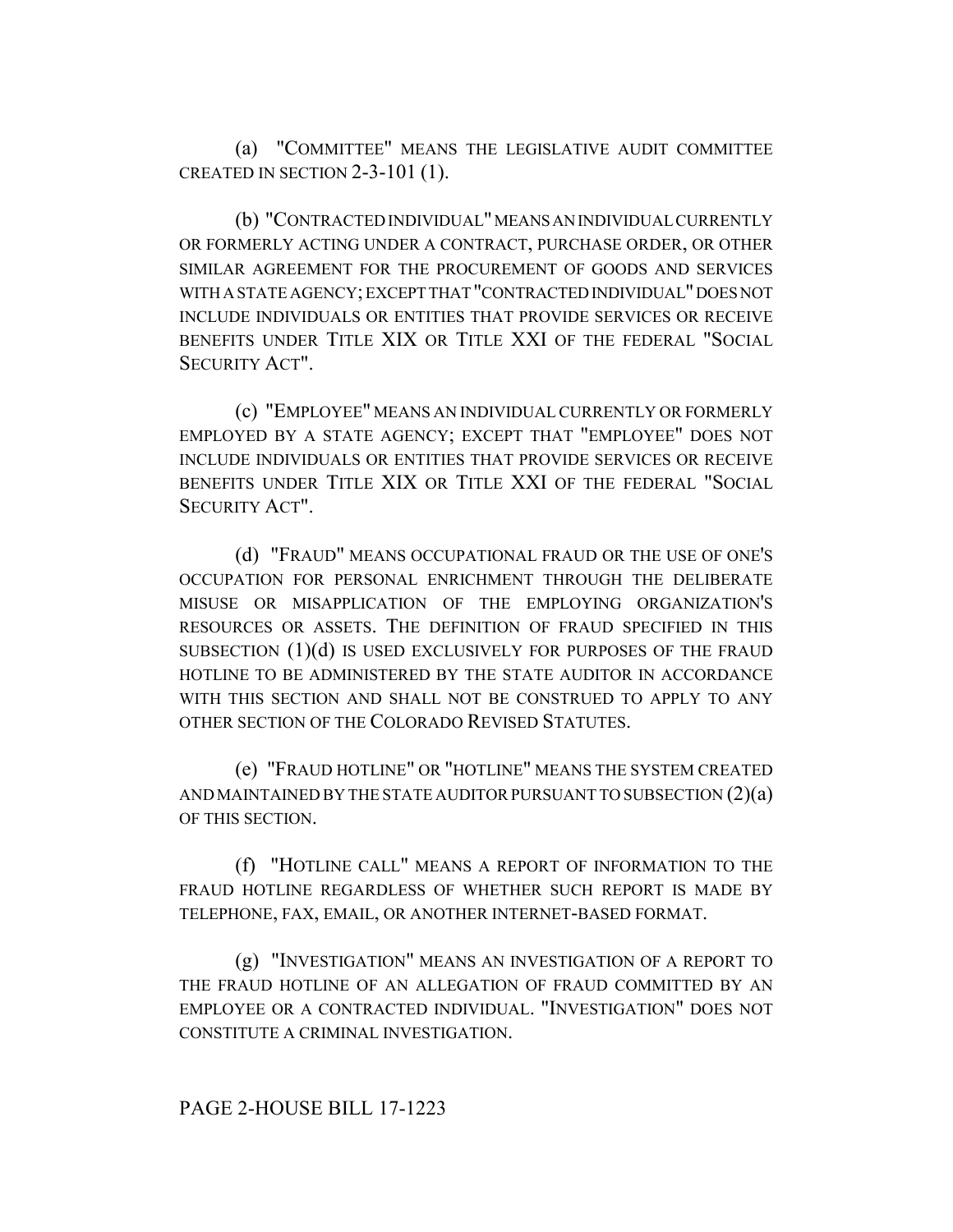(h) "STATE AGENCY" OR "AGENCY" MEANS ALL DEPARTMENTS, INSTITUTIONS, AND AGENCIES OF STATE GOVERNMENT, INCLUDING THE OFFICE OF THE GOVERNOR, INSTITUTIONS OF HIGHER EDUCATION, AND THE LEGISLATIVE AND JUDICIAL DEPARTMENTS OF THE STATE.

(i) "STATE AUDITOR" MEANS THE STATE AUDITOR OR HIS OR HER DESIGNEE.

(2) (a) THE STATE AUDITOR SHALL ESTABLISH AND ADMINISTER A TELEPHONE NUMBER, FAX NUMBER, EMAIL ADDRESS, MAILING ADDRESS, OR INTERNET-BASED FORM WHEREBY ANY INDIVIDUAL MAY REPORT AN ALLEGATION OF FRAUD COMMITTED BY AN EMPLOYEE OR A CONTRACTED INDIVIDUAL.

(b) (I) THE STATE AUDITOR MAY REQUEST THAT AN INDIVIDUAL SUBMITTING AN ALLEGATION TO THE FRAUD HOTLINE PROVIDE HIS OR HER NAME AND CONTACT INFORMATION, BUT NO PERSON WHO SUBMITS AN ALLEGATION TO THE HOTLINE IS REQUIRED TO PROVIDE HIS OR HER NAME AND CONTACT INFORMATION. IN ADDITION, IN ACCORDANCE WITH FEDERAL LAWS AND REGULATIONS, NOTHING IN THIS SECTION PERMITS AN EMPLOYEE OF A FINANCIAL INSTITUTION TO DISCLOSE PERSONALLY IDENTIFIABLE OR CONFIDENTIAL INFORMATION WHEN MAKING A REPORT TO THE HOTLINE.

(II) THE STATE AUDITOR SHALL NOT DISCLOSE PUBLICLY, OR WHEN MAKING A REFERRAL TO ANOTHER STATE AGENCY IN ACCORDANCE WITH SUBSECTION (3)(b) OF THIS SECTION, THE IDENTITY OF ANY INDIVIDUAL WHO CONTACTS THE FRAUD HOTLINE UNLESS THE INDIVIDUAL GRANTS THE STATE AUDITOR EXPRESS PERMISSION TO MAKE SUCH DISCLOSURE. THE RESTRICTIONS IMPOSED BY THIS SUBSECTION  $(2)(b)(II)$  SHALL NOT APPLY WHEN THE STATE AUDITOR MAKES A DISCLOSURE TO A LAW ENFORCEMENT AGENCY, A DISTRICT ATTORNEY, OR THE ATTORNEY GENERAL, IN CONNECTION WITH A CRIMINAL INVESTIGATION, OR TO THE DEPARTMENT OF HEALTH CARE POLICY AND FINANCING OR THE ATTORNEY GENERAL IN ACCORDANCE WITH SUBSECTION  $(3)(a)(II)$  OF THIS SECTION.

(c) THE STATE AUDITOR IS RESPONSIBLE FOR ADMINISTERING THE HOTLINE, INCLUDING THE SCREENING OF HOTLINE CALLS AND, IN ACCORDANCE WITH SUBSECTION (3)(b) OF THIS SECTION, CONSULTING AND COORDINATING WITH STATE AGENCIES TO REFER ALLEGATIONS OF FRAUD BY AN EMPLOYEE OR A CONTRACTED INDIVIDUAL THAT ARE REPORTED TO THE

## PAGE 3-HOUSE BILL 17-1223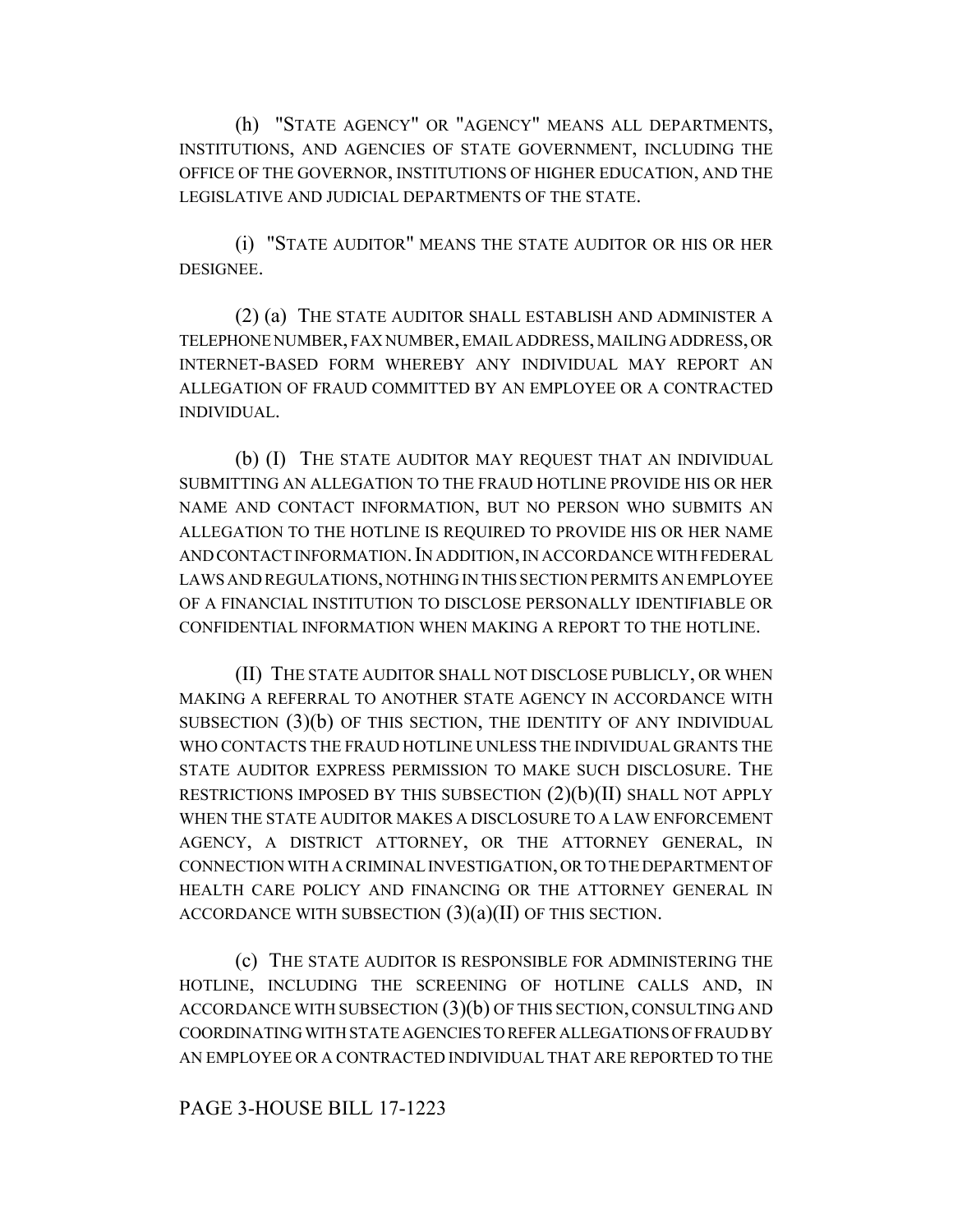HOTLINE.

(d) THE STATE AUDITOR SHALL STAFF THE HOTLINE WITH ONE OR MORE INDIVIDUALS WHO POSSESS PROFESSIONAL KNOWLEDGE AND EXPERTISE IN THE AREAS OF FRAUD PREVENTION AND DETECTION, FRAUD EXAMINATION, FORENSIC ACCOUNTING, OR ANOTHER RELATED FIELD. THE STATE AUDITOR MAY ALSO CONTRACT WITH ANY PRIVATE ENTITY TO ASSIST IN THE EXECUTION OF HIS OR HER POWERS AND DUTIES UNDER THIS SECTION. THE STATE AUDITOR SHALL CONSULT AND USE ACCEPTED PROFESSIONAL GUIDELINES AND BEST PRACTICES, SUCH AS THOSE ESTABLISHED BY OTHER STATE AUDIT ORGANIZATIONS OR THE ASSOCIATION OF CERTIFIED FRAUD EXAMINERS, WHEN DEVELOPING INTERNAL OPERATING POLICIES AND PROCEDURES FOR CARRYING OUT ACTIVITIES OF HIS OR HER OFFICE IN CONNECTION WITH THE HOTLINE.

(e) THE STATE AUDITOR SHALL PUBLICIZE THE EXISTENCE AND PURPOSE OF THE HOTLINE ON THE OFFICIAL WEBSITE OF THE OFFICE OF THE STATE AUDITOR AND THROUGH OTHER MEANS AS DETERMINED BY THE STATE AUDITOR.

(f) (I) THE STATE AUDITOR SHALL PREPARE AND MAINTAIN WORKPAPERS FOR THE PURPOSE OF DOCUMENTING THE ACTIVITIES OF HIS OR HER OFFICE IN CONNECTION WITH HOTLINE CALLS AND INVESTIGATIONS.

(II) ALL WORKPAPERS PREPARED OR MAINTAINED BY THE STATE AUDITOR IN CONNECTION WITH HOTLINE CALLS MUST BE HELD AS STRICTLY CONFIDENTIAL BY THE STATE AUDITOR AND NOT FOR PUBLIC RELEASE. THE RESTRICTIONS IMPOSED BY THIS SUBSECTION (2)(f)(II) SHALL NOT PREVENT COMMUNICATION BY AND AMONG THE STATE AUDITOR, A STATE AGENCY, THE GOVERNOR, THE COMMITTEE, A LAW ENFORCEMENT AGENCY, A DISTRICT ATTORNEY, OR THE ATTORNEY GENERAL IN ACCORDANCE WITH THE REQUIREMENTS OF THIS SECTION. NOTWITHSTANDING ANY OTHER PROVISION OF LAW, ALL WORKPAPERS PREPARED OR MAINTAINED BY THE STATE AUDITOR IN CONNECTION WITH HOTLINE CALLS SHALL NOT CONSTITUTE PUBLIC RECORDS FOR PURPOSES OF THE "COLORADO OPEN RECORDS ACT", PART 2 OF ARTICLE 72 OF TITLE 24.

(3) (a) (I) UPON RECEIVING A HOTLINE CALL, THE STATE AUDITOR SHALL CONDUCT AN INITIAL SCREENING OF THE CALL TO DETERMINE WHETHER THE MATTER BEING REPORTED CONSTITUTES AN ALLEGATION OF

PAGE 4-HOUSE BILL 17-1223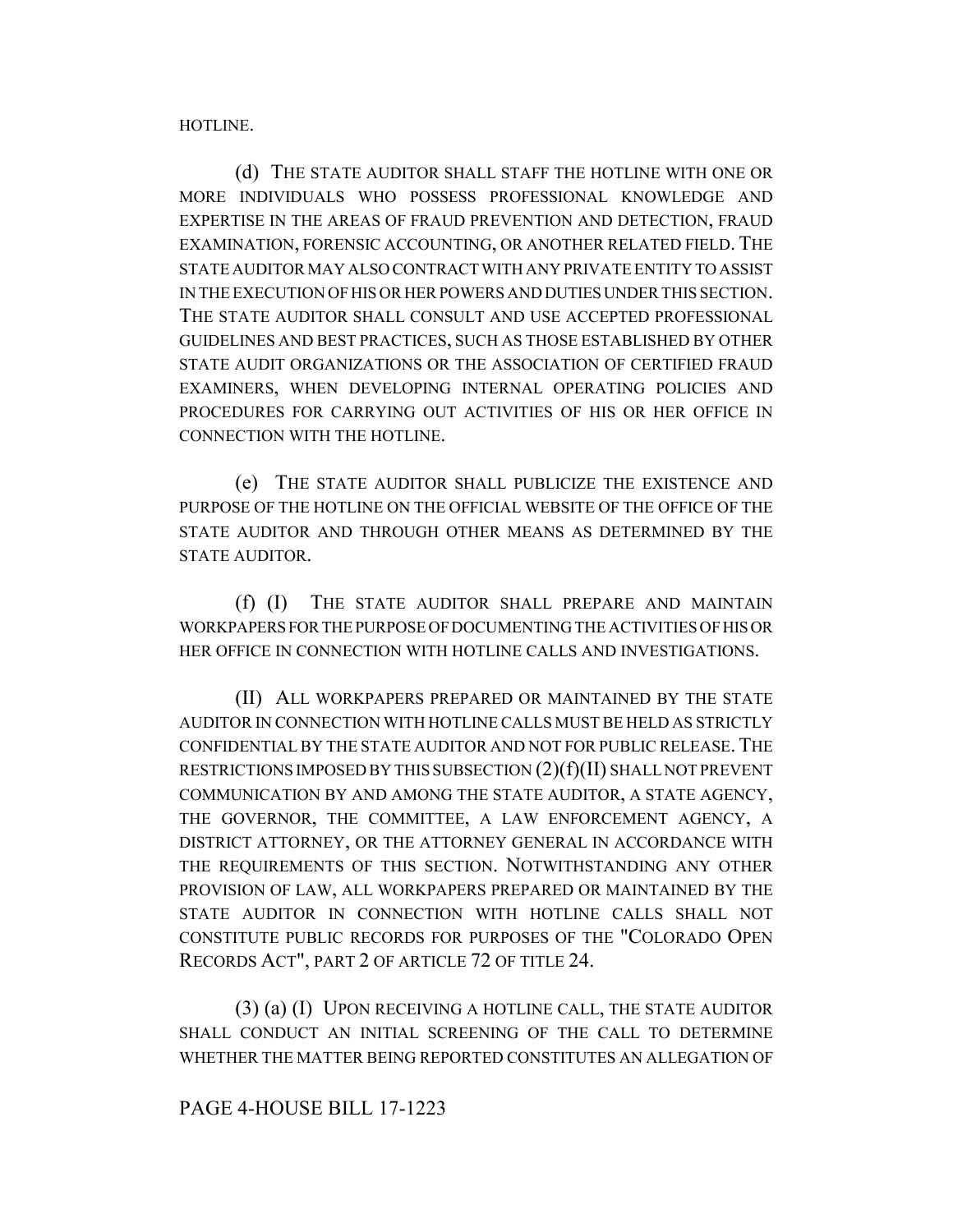FRAUD COMMITTED BY AN EMPLOYEE OR A CONTRACTED INDIVIDUAL.

(II) THE STATE AUDITOR SHALL FORWARD ALL HOTLINE CALLS ALLEGING FRAUD BY A MEDICAID RECIPIENT TO THE DEPARTMENT OF HEALTH CARE POLICY AND FINANCING AND ALL CALLS ALLEGING FRAUD BY A MEDICAID PROVIDER OR CONTRACTOR TO THE MEDICAID FRAUD CONTROL UNIT OF THE OFFICE OF THE ATTORNEY GENERAL.

(b) IF THE STATE AUDITOR DETERMINES THROUGH THE INITIAL SCREENING THAT A HOTLINE CALL CONSTITUTES AN ALLEGATION OF FRAUD COMMITTED BY AN EMPLOYEE OR A CONTRACTED INDIVIDUAL, THE STATE AUDITOR SHALL CONSULT AND COORDINATE WITH MANAGEMENT OR MANAGEMENT'S DESIGNEE OF THE AFFECTED STATE AGENCY OR, IN THE CASE OF ALLEGED FRAUD INVOLVING A GUBERNATORIAL APPOINTEE, THE GOVERNOR'S OFFICE FOR THE PURPOSE OF REFERRING THE HOTLINE CALL AND ANY RELATED WORKPAPERS TO THE AFFECTED AGENCY. UPON RECEIVING A REFERRED HOTLINE CALL FROM THE STATE AUDITOR, THE STATE AGENCY IS RESPONSIBLE FOR DETERMINING AND TAKING APPROPRIATE ACTION TO RESPOND TO THE REFERRED HOTLINE CALL AND REPORTING BACK TO THE STATE AUDITOR IN ACCORDANCE WITH SUBSECTION (4) OF THIS SECTION. IN DETERMINING APPROPRIATE ACTION, THE STATE AGENCY MAY REQUEST EITHER THE ASSISTANCE OF THE STATE AUDITOR TO PARTICIPATE IN AN INVESTIGATION OR REQUEST THAT THE STATE AUDITOR CONDUCT THE ENTIRE INVESTIGATION.

(c) WHEN, AT THE REQUEST OF A STATE AGENCY, THE STATE AUDITOR EITHER PARTICIPATES IN OR CONDUCTS AN INVESTIGATION OF A HOTLINE CALL PURSUANT TO SUBSECTION  $(3)(b)$  OF THIS SECTION, THE FOLLOWING ADDITIONAL REQUIREMENTS APPLY:

(I) THE STATE AUDITOR HAS ACCESS AT ALL TIMES TO ALL OF THE BOOKS, ACCOUNTS, REPORTS, VOUCHERS, OR OTHER RECORDS OR INFORMATION MAINTAINED BY THE AGENCY THAT ARE DIRECTLY RELATED TO THE SCOPE OF THE INVESTIGATION.

(II) THE STATE AUDITOR SHALL REPORT THE RESULTS OF THE INVESTIGATION TO THE HEAD OF THE AFFECTED AGENCY OR, IN THE CASE OF ALLEGED FRAUD INVOLVING A GUBERNATORIAL APPOINTEE, TO THE GOVERNOR'S OFFICE. THE STATE AUDITOR SHALL ALSO PROVIDE ANY WORKPAPERS PREPARED OR MAINTAINED BY THE STATE AUDITOR DURING

## PAGE 5-HOUSE BILL 17-1223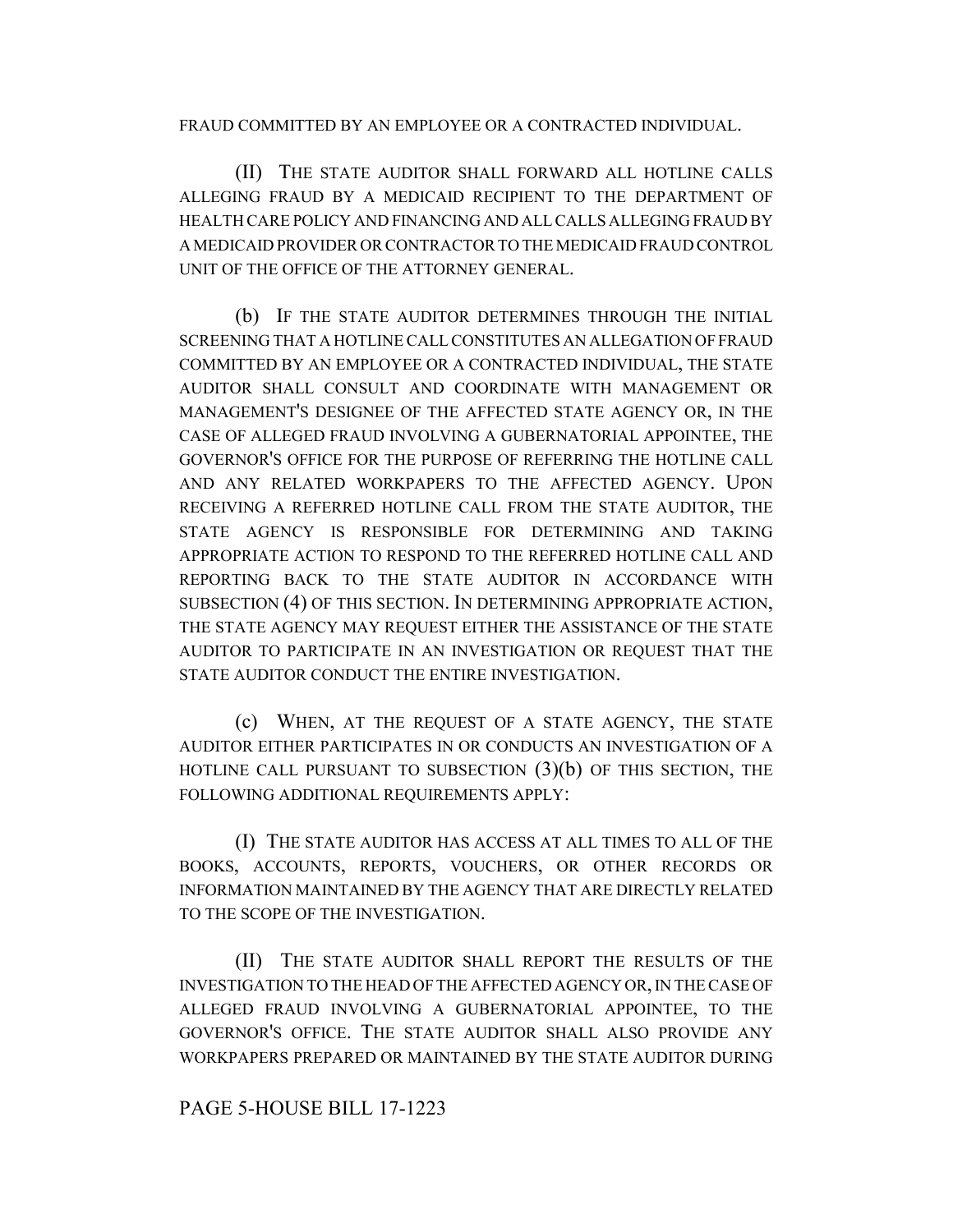THE INVESTIGATION.

(III) IF THE INVESTIGATION FINDS EVIDENCE THAT THE AMOUNT OF THE ALLEGED FRAUD EXCEEDS ONE HUNDRED THOUSAND DOLLARS, THE STATE AUDITOR SHALL ALSO REPORT THE RESULTS OF THE INVESTIGATION TO THE COMMITTEE AND, WITH THE APPROVAL OF THE COMMITTEE, TO THE GOVERNOR.

(IV) IF THE INVESTIGATION FINDS EVIDENCE OF APPARENTLY ILLEGAL TRANSACTIONS OR MISUSE OR EMBEZZLEMENT OF PUBLIC FUNDS OR PROPERTY, THE STATE AUDITOR SHALL IMMEDIATELY REPORT THE MATTER TO A LAW ENFORCEMENT AGENCY, A DISTRICT ATTORNEY, OR THE ATTORNEY GENERAL, AS APPROPRIATE. THE STATE AUDITOR SHALL ALSO PROVIDE ANY WORKPAPERS PREPARED OR MAINTAINED BY THE STATE AUDITOR DURING THE INVESTIGATION.

(4) WHEN A STATE AGENCY IS REFERRED A HOTLINE CALL BY THE STATE AUDITOR PURSUANT TO SUBSECTION (3)(b) OF THIS SECTION AND HAS NOT REQUESTED THAT THE STATE AUDITOR EITHER PARTICIPATE IN OR CONDUCT THE ENTIRE INVESTIGATION, THE STATE AGENCY SHALL REPORT BACK TO THE STATE AUDITOR WITHIN NINETY DAYS ON THE DISPOSITION OF THE REFERRAL, INCLUDING ACTION THE AGENCY HAS TAKEN TO RESPOND TO THE FRAUD ALLEGATION AND THE RESULTS OF ANY SUBSEQUENT INVESTIGATION BY THE AGENCY.IF THE STATE AGENCY HAS NOT REACHED A DISPOSITION OF THE REFERRED HOTLINE CALL WITHIN NINETY DAYS, THE AGENCY SHALL REPORT TO THE STATE AUDITOR THE CURRENT STATUS OF THE REFERRAL AS OF THE NINETY-DAY DEADLINE. THIS REPORTING REQUIREMENT CONTINUES EVERY NINETY DAYS THEREAFTER UNTIL THE AGENCY HAS REACHED A DISPOSITION OF THE REFERRED HOTLINE CALL.

(5) COMMENCING WITH STATE FISCAL YEAR 2018-19, THE STATE AUDITOR SHALL PREPARE AN ANNUAL REPORT TO THE COMMITTEE SUMMARIZING, IN THE AGGREGATE, ACTIVITY RELATING TO THE FRAUD HOTLINE DURING THE PRECEDING STATE FISCAL YEAR, SUCH AS THE NUMBER, TYPE, NATURE, AND DISPOSITION OF REPORTS MADE TO THE HOTLINE. THE ANNUAL REPORT SHALL NOT CONTAIN DETAILED INFORMATION, CONFIDENTIAL OR OTHERWISE, ABOUT ANY SPECIFIC REPORTS MADE TO THE HOTLINE OR THAT WOULD ENABLE THE IDENTIFICATION OF EITHER ANY SPECIFIC INDIVIDUAL INVOLVED IN A MATTER REPORTED TO THE HOTLINE OR ANY SUBSEQUENT INVESTIGATION.

PAGE 6-HOUSE BILL 17-1223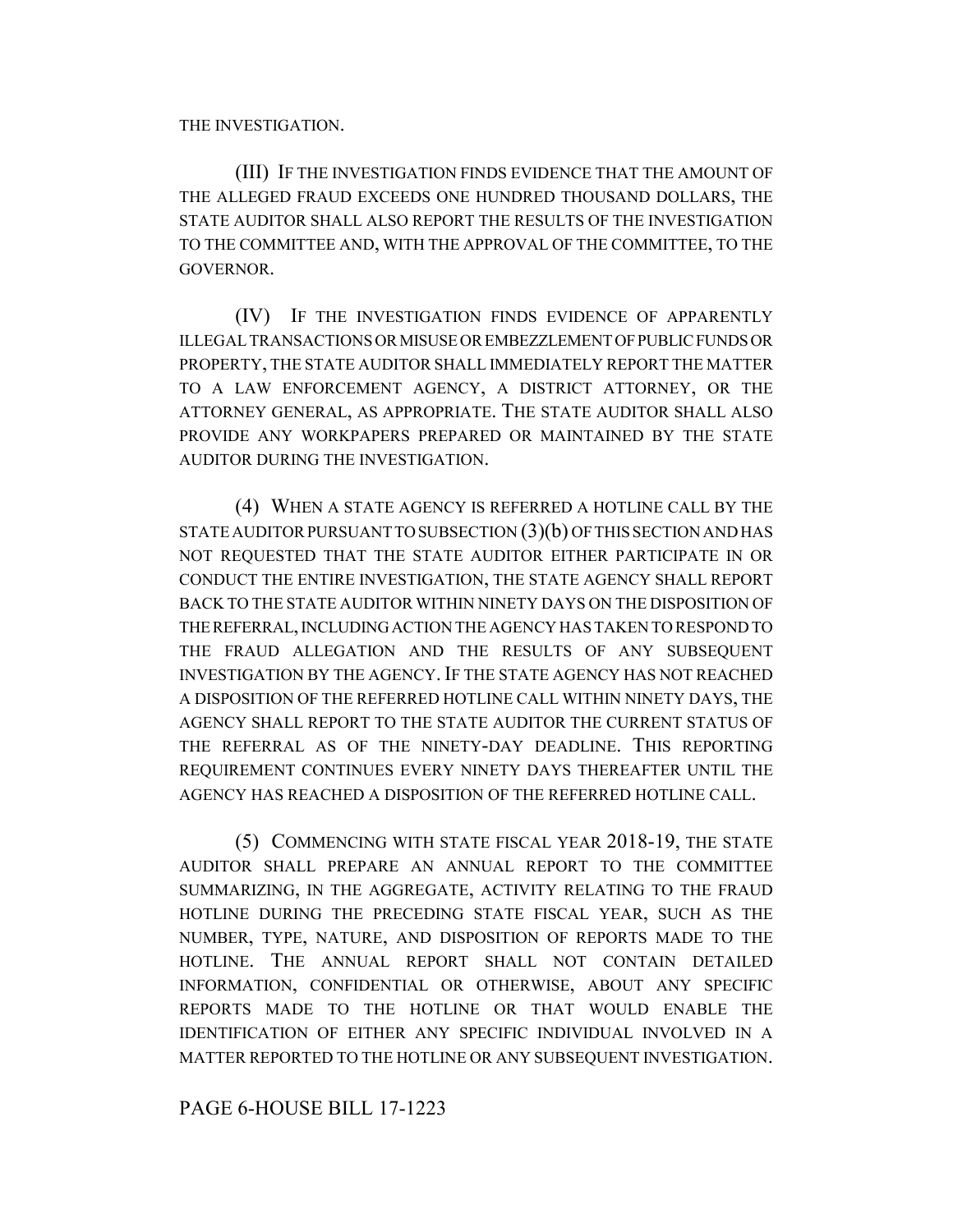THE ANNUAL REPORT MUST BE ACCESSIBLE TO THE PUBLIC AND POSTED ON THE OFFICIAL WEBSITE OF THE OFFICE OF THE STATE AUDITOR.

**SECTION 2.** In Colorado Revised Statutes, 2-3-103, **add** (9.7) as follows:

**2-3-103. Duties of state auditor - definition.** (9.7) IT IS THE DUTY OF THE STATE AUDITOR TO ESTABLISH AND ADMINISTER THE FRAUD HOTLINE AS SPECIFIED IN SECTION 2-3-110.5.

**SECTION 3.** In Colorado Revised Statutes, 24-50.5-103, **add** (2.5) as follows:

**24-50.5-103. Retaliation prohibited - repeal.** (2.5) AN APPOINTING AUTHORITY OR SUPERVISOR SHALL NOT INITIATE OR ADMINISTER ANY DISCIPLINARY ACTION AGAINST AN EMPLOYEE ON ACCOUNT OF THE EMPLOYEE'S DISCLOSURE OF INFORMATION TO THE FRAUD HOTLINE ADMINISTERED BY THE STATE AUDITOR IN ACCORDANCE WITH SECTION 2-3-110.5; EXCEPT THAT THIS SUBSECTION (2.5) DOES NOT APPLY TO AN EMPLOYEE WHO DISCLOSES INFORMATION WITH DISREGARD FOR THE TRUTH OR FALSITY OF THE INFORMATION.

**SECTION 4.** In Colorado Revised Statutes, 24-114-102, **add** (3) as follows:

**24-114-102. Retaliation prohibited.** (3) AN ENTITY UNDER CONTRACT WITH A STATE AGENCY SHALL NOT INITIATE OR ADMINISTER ANY DISCIPLINARY ACTION AGAINST ANY EMPLOYEE ON ACCOUNT OF THE EMPLOYEE'S DISCLOSURE OF INFORMATION TO THE FRAUD HOTLINE ADMINISTERED BY THE STATE AUDITOR IN ACCORDANCE WITH SECTION 2-3-110.5; EXCEPT THAT THIS SUBSECTION (3) DOES NOT APPLY TO AN EMPLOYEE WHO DISCLOSES INFORMATION WITH DISREGARD FOR THE TRUTH OR FALSITY OF THE INFORMATION.

**SECTION 5. Act subject to petition - effective date.** This act takes effect at 12:01 a.m. on the day following the expiration of the ninety-day period after final adjournment of the general assembly (August 9, 2017, if adjournment sine die is on May 10, 2017); except that, if a referendum petition is filed pursuant to section 1 (3) of article V of the state constitution against this act or an item, section, or part of this act within

PAGE 7-HOUSE BILL 17-1223